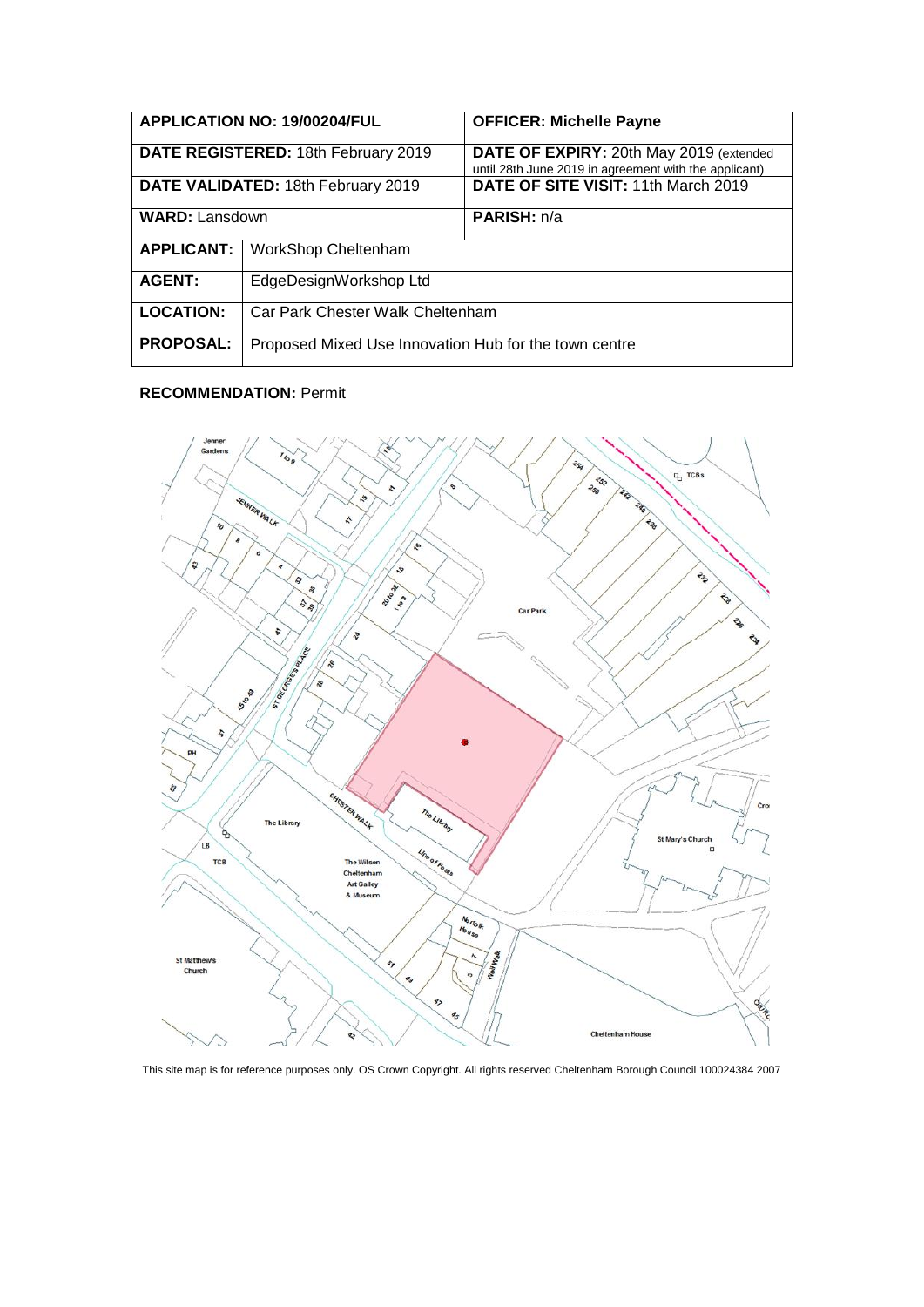# **1. DESCRIPTION OF SITE AND PROPOSAL**

- 1.1 The application site is a Gloucestershire County Council (GCC) owned parcel of land, some 0.15 hectares, and is currently in use as a 62 space private car park operated by Euro Car Parks and occupied solely by GGC staff. Vehicular access to the site is provided via Chester Walk, with pedestrian access more widely available via a number of footpaths. The site is relatively tucked away, located to the rear (north) of Cheltenham's Children's Library, with flatted residential properties to west, and a car park to the north with commercial properties on the High Street beyond.
- 1.2 To the east, the site adjoins the churchyard of Cheltenham Minster (St. Mary's), a grade I listed building of mid-C12 origins, with later alterations and additions; it is Cheltenham's only surviving medieval building. Other prominent listed buildings within the immediate vicinity include the grade II listed Library, Art Gallery and Museum, and Norfolk House; additionally there are some grade II listed lamp posts and tombs within the churchyard, whilst the standing cross is a scheduled monument. The site falls wholly within the Old Town Character Area of the Central Conservation Area.
- 1.3 The proposal is for the construction of a 1,858sqm mixed-use 'Innovation Hub' comprising flexible workspaces including a 'Growth Hub' centre, a performance arena, and community and education space. A l
- 1.4 The workspace will span the ground and first floors of the development, with flexible coworking spaces, an ancillary cafeteria, back office and lockers, a reception area and central atrium provided at ground floor. At first floor, a mix of dedicated desks, private offices, meeting rooms and additional co-working areas. The focal point will be a uniquelydesigned Growth Hub business support centre delivered in partnership with Gloucestershire Local Enterprise Partnership (GFirst LEP) and Creative England. The Design and Access Statement (DAS) submitted with the application sets out that the Growth Hub will help *"businesses realise their potential and grow"* and that its key aim is *"to grow the Gloucestershire economy above the national rate of growth".*
- 1.5 The purpose-built ground floor performance arena with ancillary bar will provide a state ofthe-art facility for the town centre that will be run in partnership with Cheltenham Festivals and Music Works. It is also anticipated that the space *"will provide a platform for conferences, exhibitions and other events throughout the year that will drive foot traffic to and spend in the town centre"* (DAS).
- 1.6 The community and education space will be located on the ground floor, facing the Minster and the DAS sets out that these spaces *"are proposed to be available for the entire local community and will be supported by Cheltenham Festivals, Music Works, Marketing Cheltenham and Cheltenham BID amongst others. The performance and education spaces will also support the Talent Development and the newly formed Educational Partnership initiatives led by Cheltenham Festivals"*.
- 1.7 A small second floor extension will include a 'laboratory' for prototyping and 3D printing, and further meeting spaces.
- 1.8 Bin storage facilities, 28no. secure and covered cycle parking spaces, and 4no. car parking spaces, two of which will be disabled bays, will also be provided within the site.
- 1.9 The development will be created using recycled shipping containers, and modular components such as a staircase and lift core, steel structural wall and roof frames, and bespoke modular roof lights. The proposed shipping containers would be single trip containers which are typically manufactured in the Far East and used to carry goods on one trip to the UK.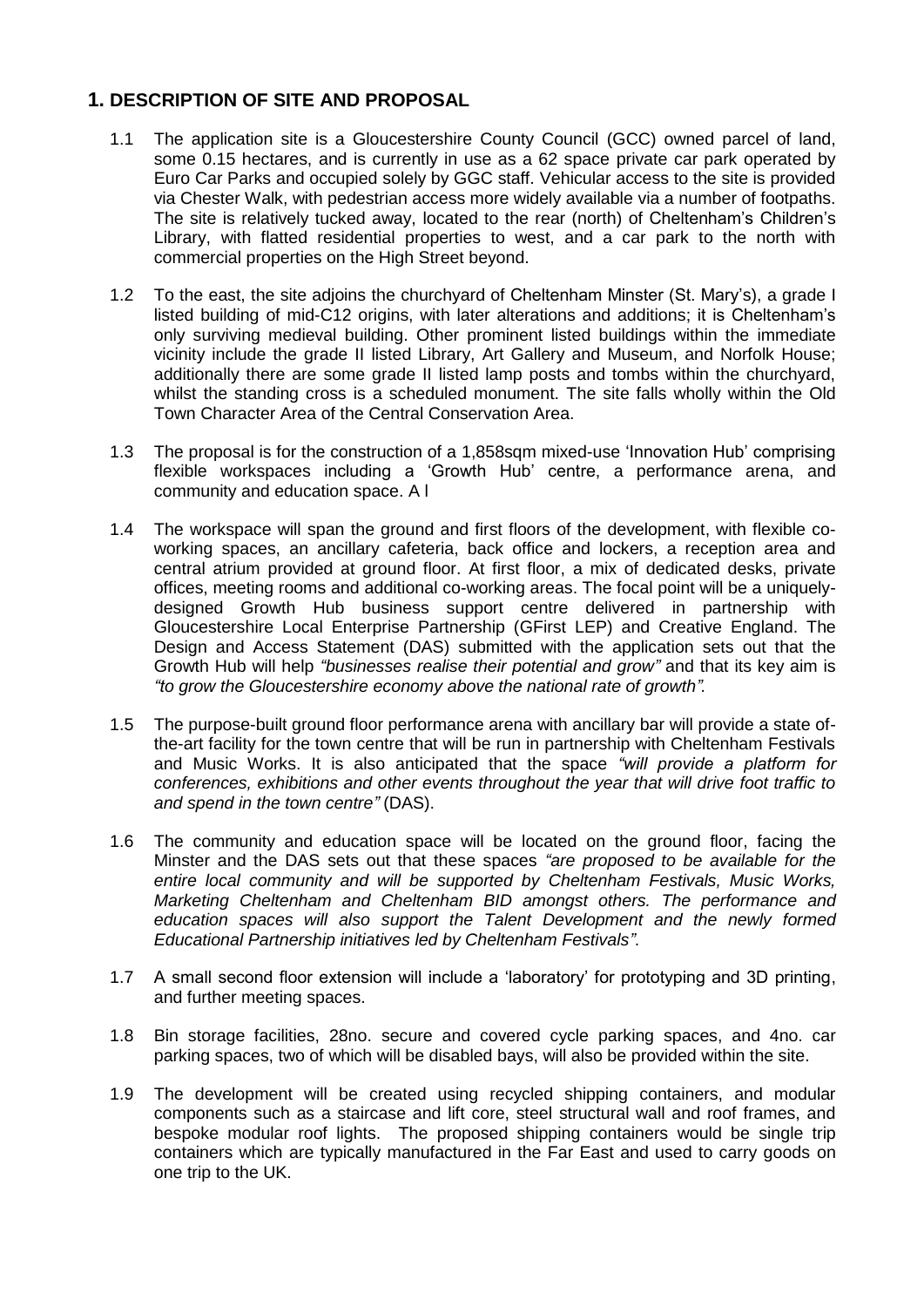1.10 The application is at committee for reasons of transparency given this Council's interest in the land.

## **2. CONSTRAINTS AND SITE PLANNING HISTORY**

#### **Constraints:**

Airport Safeguarding over 45m Conservation Area Core Commercial Area Residents Association Smoke Control Order

# **Planning History:**

**05/01170/DEEM4 REFUSED 2nd November 2005**  Erection of 24 residential flats, apartments and mews cottages and internet café

**07/01126/FUL REFUSED 28th July 2008**  New build mixed use complex comprising 14 apartments, 8 office units and 1 cafe and underground parking (revised plans)

**08/00158/DEEM4 REFUSED 29th May 2008**  Erection of 13 apartments, 1 mews cottage, internet cafe and associated works

**09/00044/FUL REFUSED 1st May 2009**  New build mixed use complex comprising 12 office units - total 1103m2, 10 residential apartments, 1 cafe and 40 parking spaces (revised application following refusal of 07/01126/FUL)

# **3. POLICIES AND GUIDANCE**

### **National Planning Policy Framework (NPPF)**

Section 2 Achieving sustainable development Section 4 Decision-making Section 11 Making effective use of land Section 12 Achieving well-designed places Section 16 Conserving and enhancing the historic environment

## **Saved Local Plan (LP) Policies**

CP 3 Sustainable environment CP 4 Safe and sustainable living CP 7 Design GE 6 Trees and development

## **Adopted Joint Core Strategy (JCS) Policies**

SD1 Employment - Except Retail Development SD3 Sustainable Design and Construction SD4 Design Requirements SD8 Historic Environment SD14 Health and Environmental Quality INF1 Transport Network

### **Supplementary Planning Guidance/Documents**

Old Town Character Area Appraisal and Management Plan (2007)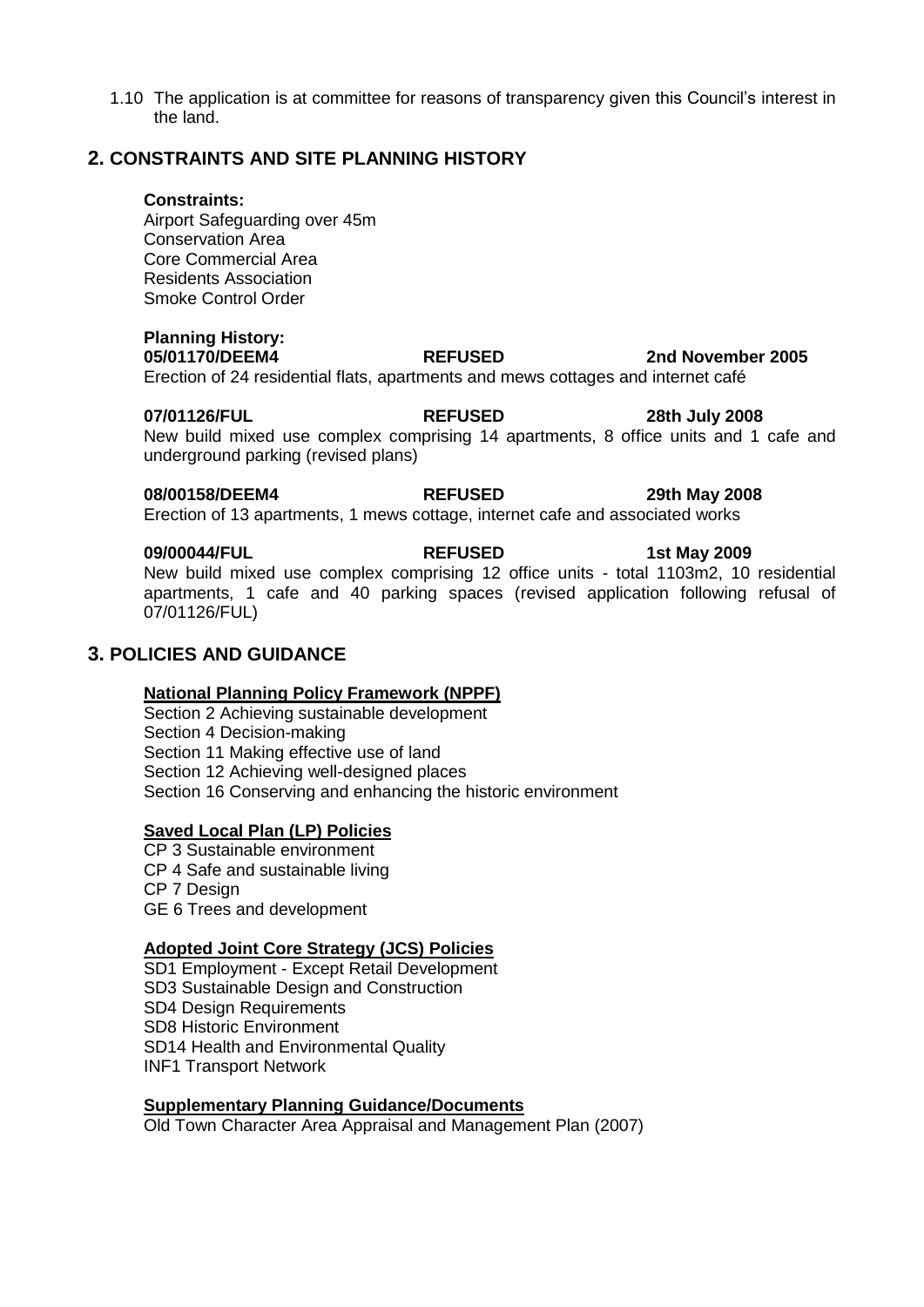# **4. CONSULTATION RESPONSES**

### **Building Control**

### *5th February 2019*

The application will require Building Regulations approval. Please contact Cheltenham and Tewkesbury Building Control on 01242 264321 for further information.

## **Cheltenham Civic Society**

#### *27th February 2019*

This is the type of innovative development we welcome in the town centre, and we hope this will be the catalyst for further improvements to the Minster curtilage. We particularly favour the entrance to the church yard.

The forum particularly welcome the proposed use of solar power and battery storage, and hope this will be an exemplar for future planning applications

We would like to see more information on the service access including bin storage and access, considering the likely potential use.

### **Historic England**

### *1st March 2019*

Thank you for your letter of 5 February 2019 regarding the above application for planning permission. On the basis of the information available to date, we offer the following advice to assist your authority in determining the application.

### Historic England Advice

We note that our pre-application comments have been submitted and are available on the application's online webpage. Those comments set out our general view of the proposal, and we repeat certain pertinent passages below for ease. We do, however, raise one serious concern over the eastern elevation.

St Mary's - more commonly referred to as Cheltenham Minster - is Grade I listed and is the town's only surviving medieval building. It likely dates from the mid-12th century, and as the list description asserts, the architectural design-interest arrives largely from the high quality Decorated tracery which, in some cases, fills an exceptionally high proportion of the windows. The spire is a notable Gothic feature which contrasts strikingly with the predominance of the surrounding Regency architecture. The churchyard - defined tightly by the encircling (predominantly) four-storey terraced blocks - is a somewhat unexpected space of tranquillity within the busy town centre, and associated (individually designated) assets create a distinctly characterful enclave. It is important to note that, whilst not necessarily under Historic England's jurisdiction, the churchyard contains several 'dragon and onion' lamp posts, tombstones and headstones, the churchyard wall piers and railings to the east, and a churchyard cross, all listed at Grade II (the latter being simultaneously scheduled). There are further Grade II buildings surrounding the site, in particular, the library, museum and art gallery, and Norfolk House. The local authority will assess any impact to the setting of these Grade II assets.

The Cheltenham Borough Council Conservation Area Appraisal and Management Plan 2007, identifies 'St Mary's churchyard as an important space within the town centre…with a sense of enclosure and is a potentially tranquil space.' It also acknowledges that 'a combination of al-fresco drinking in the churchyard; evidence of graffiti and unattractive rear facades of buildings backing onto the churchyard contribute to providing the church with a poor setting.' Indeed, Action OT13 of the Management Plan 'aims to enhance the area through proposals including maintaining existing through routes and desire lines and enhancing points of entry; encouraging interaction with the surrounding properties; encouraging increased public use; improving and enhancing the setting of the Church and strengthening the current identities of the Church and Churchyard.'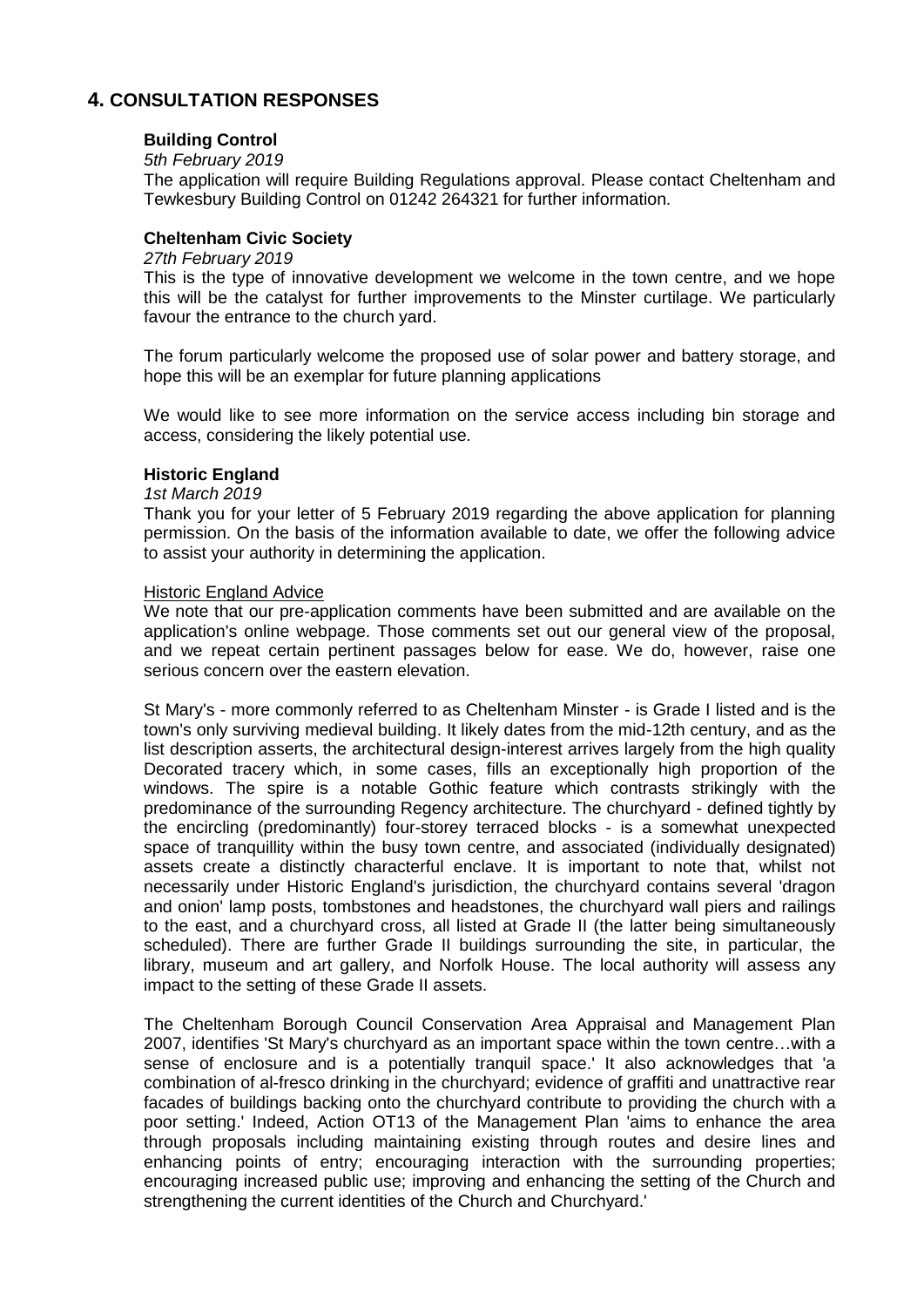Broadly speaking, Historic England supports this proposal. Whilst the identified tranquillity of the site is an attribute that we would like to see maintained to a degree, we believe that the churchyard is a wholly under-appreciated, under-utilised space with huge potential to be a real historic asset to the town. Currently the site is not a space in which public wish to dwell, enjoy, and appreciate, and the Minster (and its setting) suffers as a result. We consider that the resulting environment is caused by the encircling buildings having turned their back on the churchyard. The solution appears to be to reverse this situation by encouraging interaction between the surrounding buildings and spaces, increasing activity and a sense of surveillance.

The principle of introducing the proposed use to the adjoining car-park is therefore welcomed. The scale, when considering the height of the buildings forming a back-drop to the site, is not considered inappropriate.

At pre-application stage we raised some concern over the eastern elevation of the site which addresses the Minster. Whilst we did not object to the use of the shipping containers, we were not convinced that the relationship of this elevation was as positive as it had the potential to be. We recognised the intention to create an avenue through the site which connects to the western door of the church, however, we questioned whether in reality this would deliver a strong enough physical link between the two, or whether it may appear more as an unwelcoming tunnel. We encouraged some exploration of this eastern connection and whether a greater expression of space and openness could be achieved to assure interaction between the two sites. We do not consider this to have been achieved; in fact, despite our initial advice that this vital link between the two sites should be emphasised and enlarged, the current proposal has, if anything, made this element narrower and less inviting.

There remains one narrow gap forming the access corridor from the Minster side, which is over-sailed by two first-floor containers. This, we fear, will result in a weak and unwelcoming connection which does not take full advantage of the potential relationship between the two sites; this elevation strikes us as a barrier as opposed to positive permeability. We accept that the use of the containers prohibits more flexible adaptability, but question whether a more generous gap (perhaps twice the width with the first-floor 'bridge' set well back and without the continuous length of containers (this break in containers at first-floor level was proposed at pre-app)), would help to achieve this.

We remind the authority that when considering the impact of a proposed development on the significance of a designated heritage asset, great weight should be given to the asset's conservation (and the more important the asset, the greater the weight should be) (NPPF, para. 193). Further, an authority should look for opportunities for new development within Conservation Areas and within the setting of heritage assets, to enhance or better reveal their significance. Proposals that preserve those elements of the setting that make a positive contribution to the asset (or which better reveal its significance) should be treated favourably (para. 200).

#### Recommendation

Historic England has concerns regarding the application on heritage grounds. We consider that the issues and safeguards outlined in our advice need to be addressed in order for the application to meet the requirements of paragraph 200 of the NPPF.

In determining this application you should bear in mind the statutory duty of section 66(1) of the Planning (Listed Buildings and Conservation Areas) Act 1990 to have special regard to the desirability of preserving listed buildings or their setting or any features of special architectural or historic interest which they possess.

Your authority should take these representations into account and seek amendments, safeguards or further information as set out in our advice. If there are any material changes to the proposals, or you would like further advice, please contact us.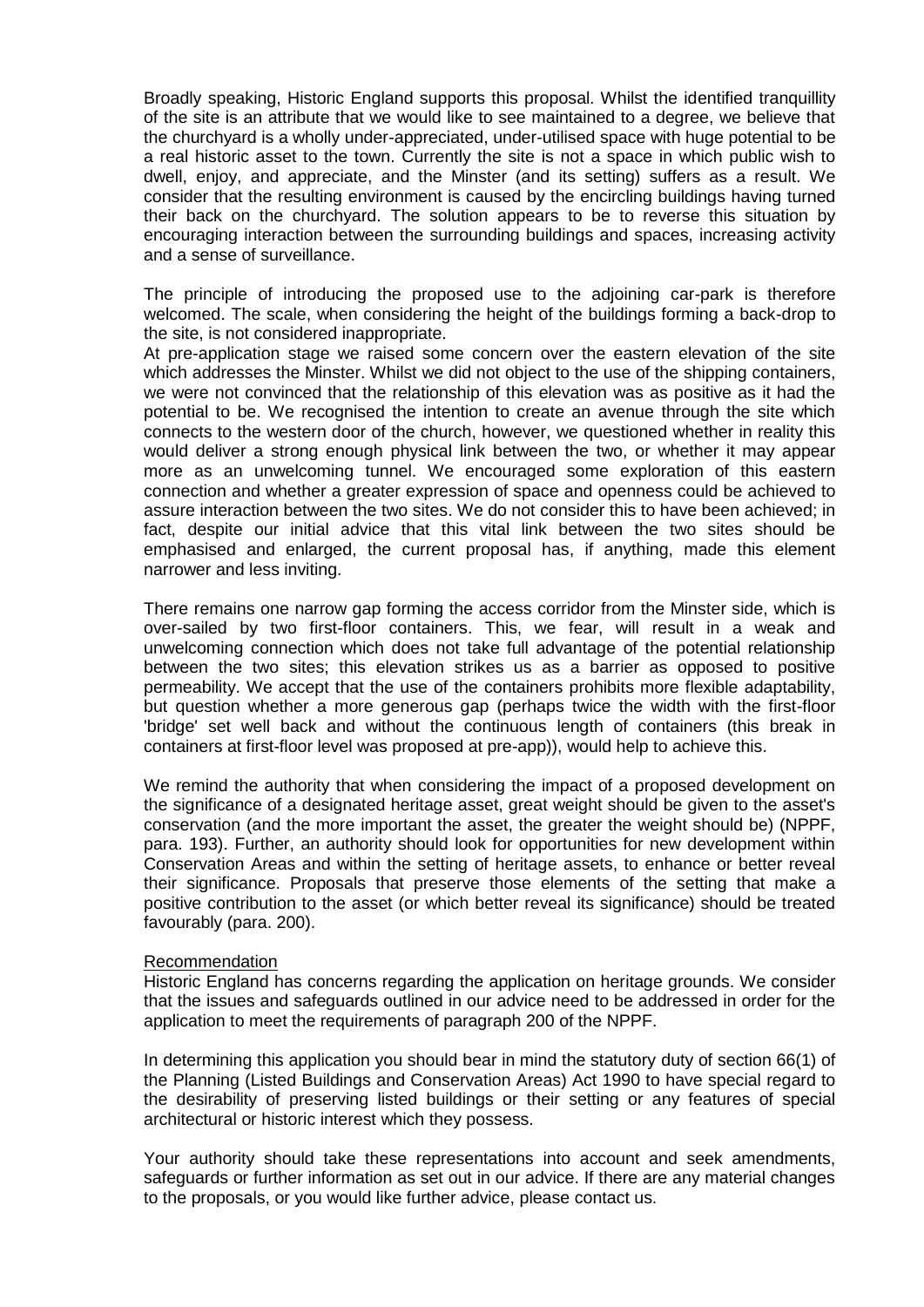### **Heritage and Conservation**

*13th March 2019*

I am generally supportive of principle of the proposal. However, there are a number of initial points that need to be raised at this stage prior to further conservation comments being made.

The contextual analysis of the site and its context and how this contextual analysis has been used to inform the proposal is not considered to have been convincingly demonstrated within the submitted information. If this analysis has been undertaken, which the supporting information indicates has, it would be useful to submit this to give a greater understanding of the approach taken, helping to justify the proposed works.

Historic England have made some pertinent comments concerning the proposal that are agreed with. Their specific point concerning the entrance facing onto the Minster (shown in proposed elevation BB (facing the Minster)) needs to be carefully addressed. As proposed there is too hard a frontage facing the minster, not enough is made of this as an entrance and of potential vistas from the site to the minster. As proposed, there is considered to be a detrimental impact on the special interest of the Minster. Further consideration needs to be given to how a 'lighter', more open entrance can be created here.

It is also not clear from the submitted details how users of the site are to arrive at this entrance. The access via a ramp between the side of the Children's Library and the Minister is shown. However, the proposal takes no account of the desire lines from the High Street that would be created as a result of locating an entrance here. Concern is raised access to this entrance is unresolved, it is not considered successful in term of its legibility. The entrance relies on access over the grassed area of the churchyard but does not provide landscaping, through the introduction of a path or paths, to facilitate it. The proposal would encourage 'shortcuts' over this area, likely resulting in it becoming worn and untidy with no way of mitigating this impact. The result of this would be harmful to the churchyard and therefore the setting of the affected heritage assets. It is noted the Minster is outside the proposal site but better connectivity through a more careful consideration of legibility and permeability created by landscaping interventions is required. The site needs to allow for a clearer connectivity with the Minster, its churchyard and its wider context. It would be useful to understand whether representative from the Minster, Diocese of Gloucester or other relevant body have been contacted to discuss this issue.

The proposed location of the bin store at the main entrance of the site off Chester Walk is considered to result in an unattractive feature that detracts from the character and appearance of the public realm, harming the special interest of the affected heritage assets. It is noted there is a bin store in this location as existing but this is not considered justification to continue using the area for this use. There is an opportunity within the current proposal to address this issue to enhance the site and this part of the Central Conservation Area. Ideally the bin store should be located away from the front entrance and screened from the public realm. It is not considered this issue can be dealt with by condition given its significance.

Secure cycle parking is proposed to the northern corner of the site, which is welcome. However, it is desirable that an element of cycle parking be provided nearer the entrance of the site for the convenience of visitors and to encourage them to visit by bike. There appears to be space for this to the immediate north of the proposed parking area.

Reference is made within the Design and Access Statement to the layout of the proposal being informed by a site analysis and meetings including with Cheltenham Borough Council's Conservation Department. For clarity it should be noted that the Conservation Officers at CBC did not attend any pre-application meetings nor did they comment on a preapplication proposal. It would be appreciated if this misleading statement could be removed from the Design and Access Statement.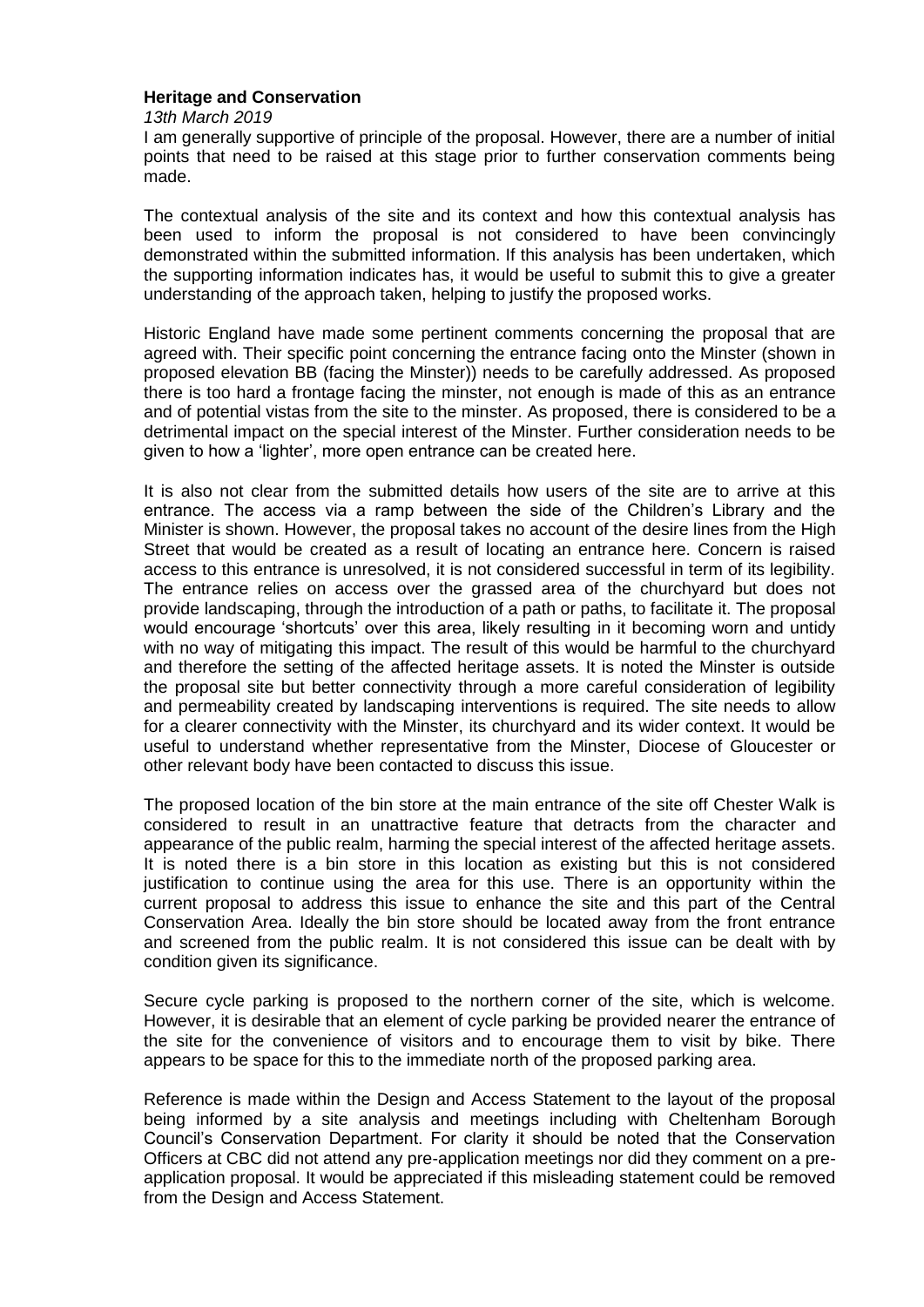As proposed there are concerns over the proposal which need to be addressed before it can be considered for approval. Please note further comments on the proposal will be forthcoming after and additional information or negotiation takes place.

### **Environmental Health**

*18th February 2019*

I would recommend approval subject to the following conditions being attached to any approved permission:

### Condition 1

No development shall take place, including any works of demolition, until a construction management plan or construction method statement has been submitted to and been approved in writing by the Local Planning Authority. The approved plan/statement shall be adhered to throughout the construction period. The statement shall provide for:

Parking of vehicles of site operatives and visitors

' Method of prevention of mud being carried onto highway

' Waste and material storage

' Control measures for dust and other air-borne pollutants

' Control measures for noise in regards to both demolition and construction

' Measures for controlling the use of site lighting whether required for safe working or for security purposes.

Reason: To prevent a loss of amenity affecting surrounding occupiers due to noise and nuisance from construction works.

#### Condition 2

The proposed development has the potential to cause noise disturbance to existing residential or other noise sensitive properties, in particular residential properties directly west of the site on St George's Place. This noise is likely to arise from use of the 'event space' within the development.

It is required that a full Operational Management Plan shall be submitted to and approved in writing by the Local Planning Authority. The Operational Management Plan must include a full noise assessment and sound insulation measures for the proposed development and an assessment of the effect of the event space on the residential properties directly west of the site on St George's Place. This must be carried out by a suitably qualified and experienced acoustic consultant.

NB: The current plans show a lightweight roof construction carrying a significant load from photovoltaic panels, which may be an impractical combination.

The following information MUST be included in all acoustic reports:

- A statement of the reason for and scope of the report.

- Details of the proposed development to which the report relates.

- A location and development plan.

- A description of the area and environment surrounding the development site

- The methodology used to carry out the noise survey including the location of any noise monitoring locations, the equipment used and details of its last accredited calibration, and the weather conditions at the time the survey was carried out

- Full table of results.

- Assessment of the results in accordance to the relevant standards and policies.

- Recommendations for noise control measures if needed.

- Full calculations of the noise reductions expected to support any suggested noise control measures.

Reason: To prevent a loss of amenity affecting surrounding occupiers and the details are needed prior to the start of work so that measures can be incorporated into the build.

Condition 3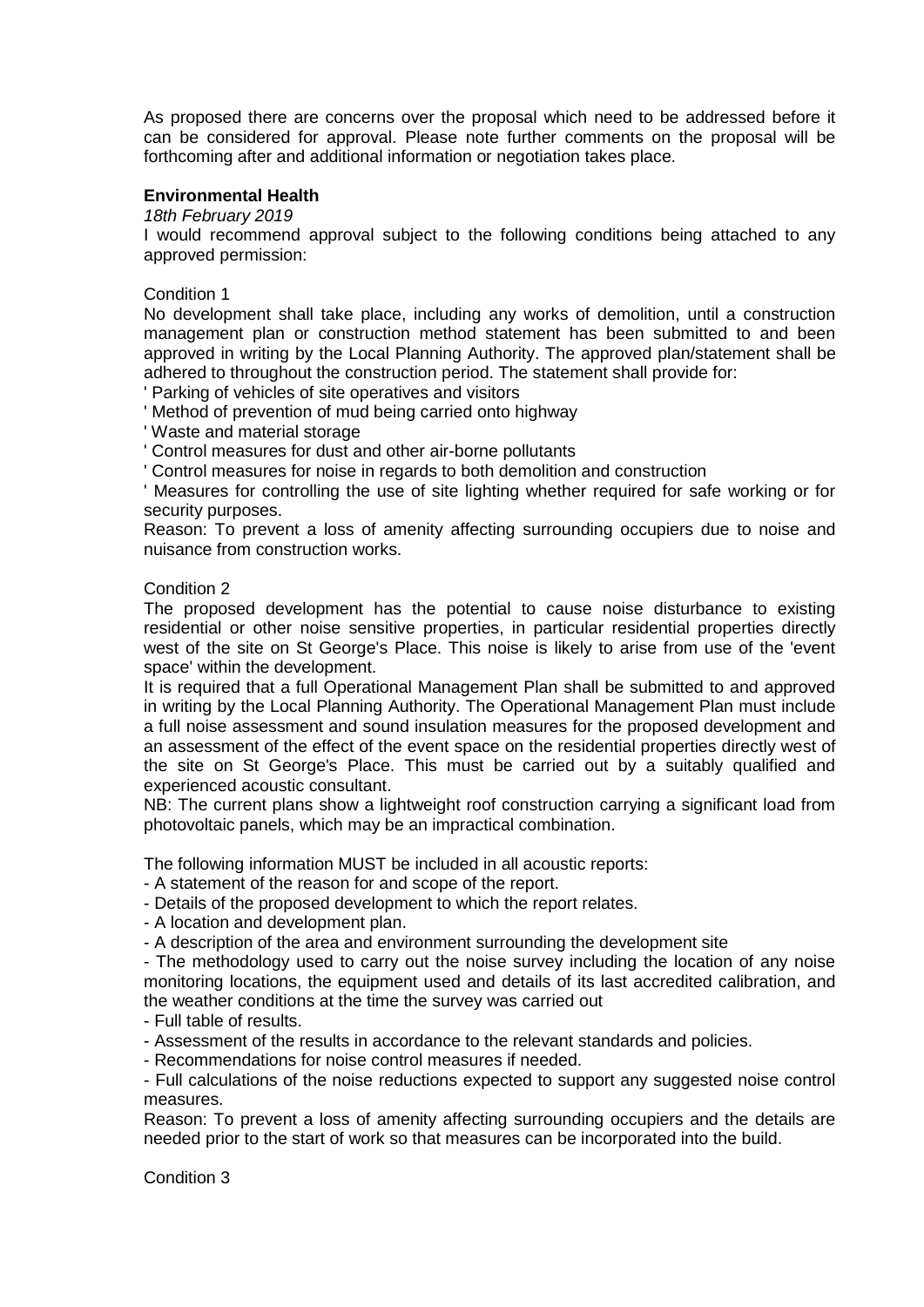No building or use hereby permitted shall be occupied or use commenced until a report detailing the lighting scheme and predicted light levels at neighbouring residential properties has been submitted to and been approved in writing by the Local Planning Authority.

Reason: To prevent a loss of amenity affecting surrounding occupiers.

### Condition 4

The technical details of the flues, ducting, extract system, filters etc. and their continuing operation shall be submitted to and approved in writing by the Local Planning Authority. Reason: To prevent a loss of amenity affecting surrounding occupiers.

### Condition 5

Prior to the commencement of development, a site investigation and risk assessment shall be carried out to assess the potential nature and extent of any contamination on the site, whether or not it originates on the site. The investigation and risk assessment must be undertaken by competent persons and a written report of the findings must be produced. The written report must be conducted in accordance with DEFRA and the Environment Agency's 'Model Procedures for the Management of Land Contamination, CLR11 and shall include:

a) a survey of the extent, scale and nature of contamination

b) an assessment of the potential risks to:

- human health

- property (including buildings, crops, livestock, pets, woodland and service lines and pipes) - adjoining land

- ecological systems

- groundwaters and surface water

- archaeological sites and ancient monuments

c) an appraisal of remedial options to mitigate against any potentially significant risks identified from the risk assessment.

Where remediation is required, a detailed remediation scheme to bring the site to a condition suitable for the intended use shall be submitted to and approved in writing by the Local Planning Authority. The scheme shall include all works to be undertaken, proposed remediation objectives and remediation criteria, timetable of works and site management procedures. The scheme shall ensure that the site will not qualify as contaminated land under Part 2a of the Environmental Protection Act (1990) in relation to the intended use of the land after remediation.

The site investigation, risk assessment report, and proposed remediation scheme shall be submitted to and approved in writing by the Local Planning Authority prior to the commencement of any development.

Reason: To ensure that risks from land contamination to the future users of the land and neighbouring land are minimised, together with those to controlled waters, property and ecological systems, and to ensure that the development can be carried out safely without unacceptable risks to workers, neighbours and other offsite receptors in accordance with adopted policy SD14 of the Joint Core Strategy (2017).

## **County Archaeology**

### *4th February 2019*

Thank you for consulting me concerning the above planning application. I wish to make the following observations concerning the archaeological implications of this scheme.

I advise that the application site is archaeologically sensitive, since it is located in close proximity to Cheltenham's medieval parish church, and it is therefore in an area where medieval settlement associated with the church is likely to have been present. In addition, archaeological investigation of the nearby library building in Chester Walk revealed archaeological remains dating to the later prehistoric period. Ground works required for development in this locality may therefore have an adverse impact on archaeological remains.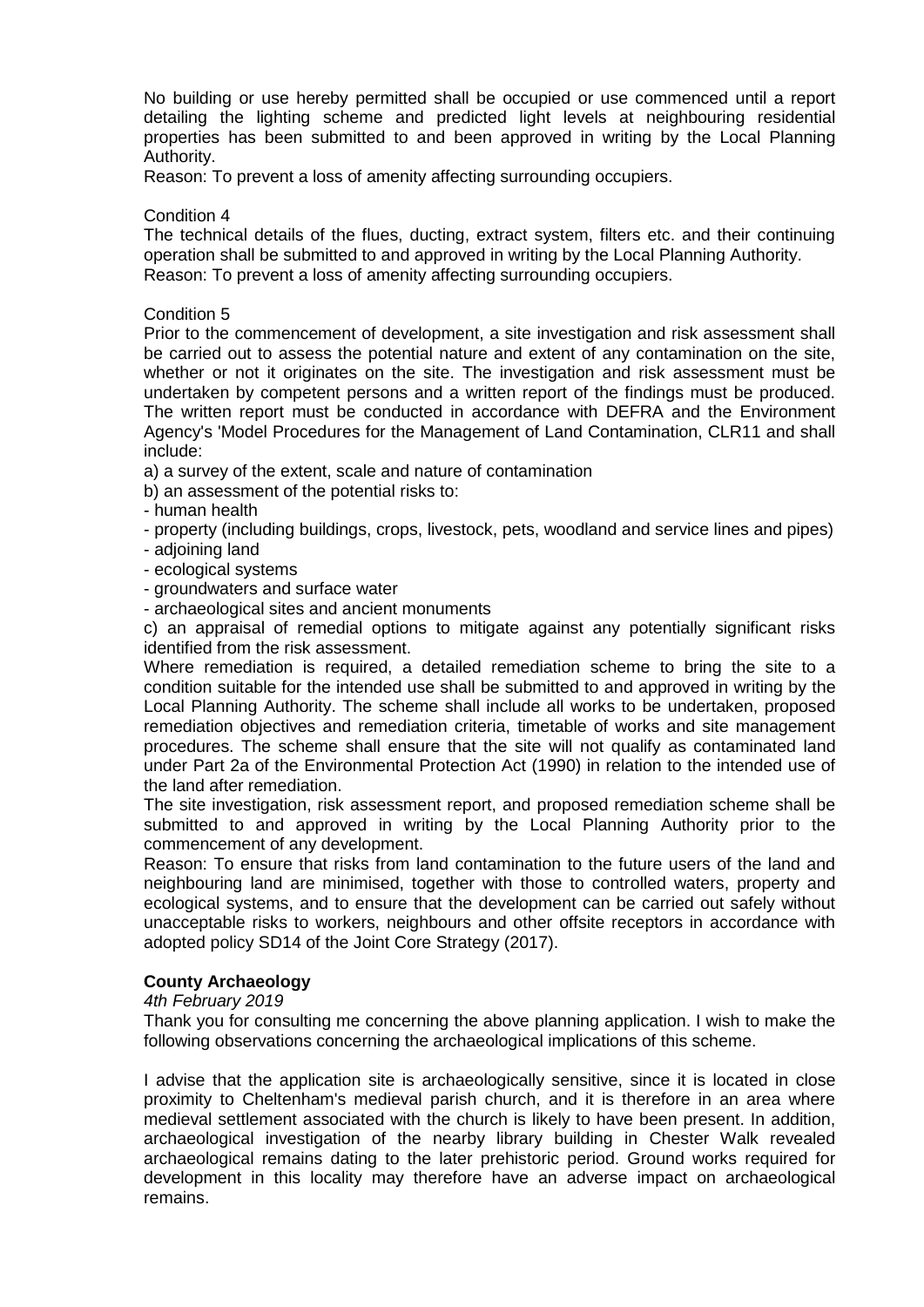I note that this planning application is supported by a report on an archaeological field evaluation which was undertaken within the application site in 2005. This indicates that any significant archaeology is likely to be preserved at depths of c. 0.95m - 1.12m below ground level.

Since this development will be undertaken using re-used shipping containers it is unlikely that the development will intrude to the depths at which archaeological remains are potentially present.

Therefore I recommend that no archaeological investigation or recording should be required in connection with this planning application, and I have no further observations regarding this scheme.

#### **GCC Highways Development Management**

*10th June 2019* Recommendation No objection (Subject to conditions)

GCC Highways will be in attendance at committee in relation to this application.

#### Planning History & analysis

The recent Planning History of the site, in reverse chronological order, is as follows: 16th January 2009. Ref. No: 09/00044/FUL. New build mixed use complex comprising 12 office units ‐ total 1103m2, 10 residential apartments, 1 cafe and 40 parking spaces. Received: Fri 16 Jan 2009 | Validated: Fri 30 Jan 2009 | Status: Refused

25th January 2008. Ref. No: 08/00158/DEEM4. Erection of 13 apartments, 1 mews cottage, internet cafe and associated works. Received: Fri 25 Jan 2008 | Validated: Thu 28 Feb 2008 | Status: Refused

10th August 2007. Ref. No: 07/01126/FUL. New build mixed use complex comprising 14 apartments, 8 office units and 1 cafe and underground parking (Revised plans). Received: Fri 10 Aug 2007 | Validated: Thu 15 May 2008 | Status: Refused

26th July 2005. Ref. No: 05/01170/DEEM4. Erection of 24 residential flats, apartments and mews cottages and internet cafe. Received: Tue 26 Jul 2005 | Validated: Thu 04 Aug 2005 | Status: Refused

14 Jun 1996. Ref. No: 96/00550/PF. Erection Of 3 Storey Office Building Land At Chester Walk Cheltenham Gloucestershire. Received: Fri 14 Jun 1996 | Validated: Fri 14 Jun 1996 | Status: Permit

18th September 1986. Ref. No: 86/01018/LD. Old Bakery Site Cheltenham Gloucestershire ‐ Demolition Of Existing Buildings and Erection Of Library Phase 1. Received: Thu 18 Sep 1986 | Validated: Thu 18 Sep 1986 | Status: Permit

A review of the planning history has established that the loss of parking on this site has been previously established.

#### Proposed Development

1703sqm mixed use 'innovation centre' comprising 1003sqm workspace (B1), 293sqm performance arena, 157sqm community and education spaces, 147sqm back‐of‐house and a 103 sqm roof garden based on the submitted details in the Design and Access Statement.

#### Site appraisal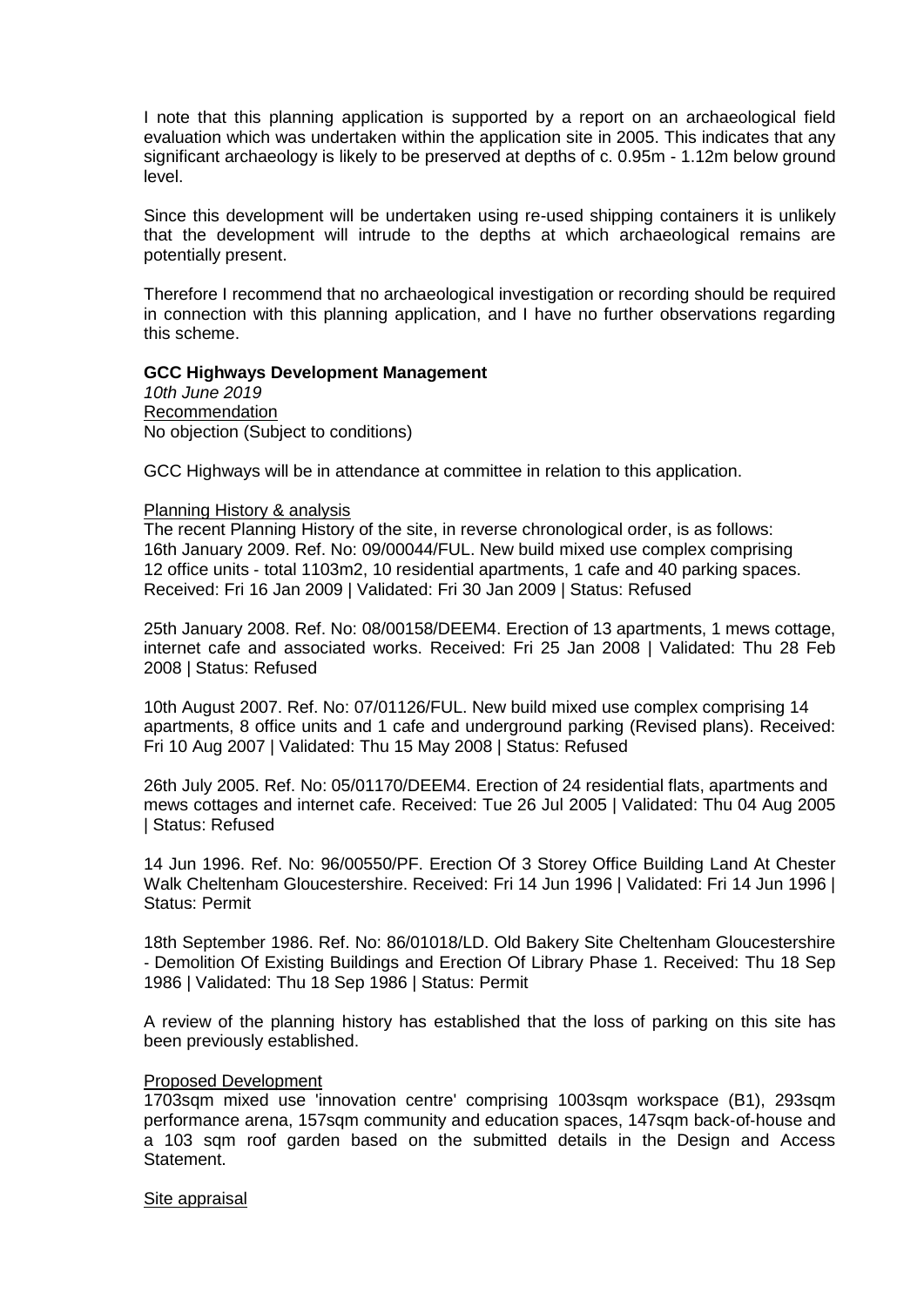The site is sustainably located in the town centre of Cheltenham accessible by frequent nearby bus services which also connect the site to Cheltenham station with regular rail services, with good pedestrian access and within a wide catchment for cycle trips reducing reliance on private vehicle use to and from the site.

Travel distance to bus stops approx. 100m / 2 minutes walking time Cheltenham Spa Railway – 11 ‐ 13 minute journey time (walk& bus) ‐ 21 minute walk time

The site is considered to be a sustainable location.

The site is considered to be sustainable and as such development in this area can respond and offer alternative transport solutions that are not reliant on the private car. The proposed development will not offer parking to the majority of users and as such alternative travel / parking arrangements will need to be made in areas that are underutilised including the local multi storey parking facilities.

Four parking spaces will be provided with 2 disabled bays and two electric pool car parking bays. GCC would note that it would encourage the applicant to offer charging to disabled users also. As such only essential / sustainable parking will be provided and is a considerable reduction from the existing use which does not make full use of the sustainability of the site.

Whilst arriving by private car by other users will be discouraged there are opportunities for parking that can be taken up in private parking areas. As such due to the controlled parking within Cheltenham there is not a concern about impact on the highway from any potential parking. The applicant has identified these in the parking strategy submitted.

It is understood that the existing parking has been considered and that suitable alternative arrangements are in place and that the Head of Planning at CBC can provide clarity on this matter at the committee.

Overall the reduction in 58 parking spaces is welcomed in highways terms given the sustainability of the location.

The cycle parking provision is considered suitable along with disabled and electric vehicle parking for the site.

### GCC recommend the following conditions be applied:

The building(s) hereby permitted shall not be occupied until the vehicular parking and turning facilities have been provided in accordance with the submitted plans, and those facilities shall be maintained available for those purposes thereafter.

Reason:‐ To ensure that a safe, suitable and secure means of access for all people that minimises the scope for conflict between traffic and cyclists and pedestrians is provided in accordance with the paragraphs 108 and 110 of the National Planning Policy Framework.

The development hereby permitted shall not be occupied until the cycle storage facilities have been made available for use in accordance with the submitted plans and those facilities shall be maintained for the duration of the development.

Reason:‐ To give priority to cycle movements by ensuring that adequate cycle parking is provided, to promote cycle use and to ensure that the appropriate opportunities for sustainable transport modes have been taken up in accordance with paragraph 108 of the National Planning Policy Framework.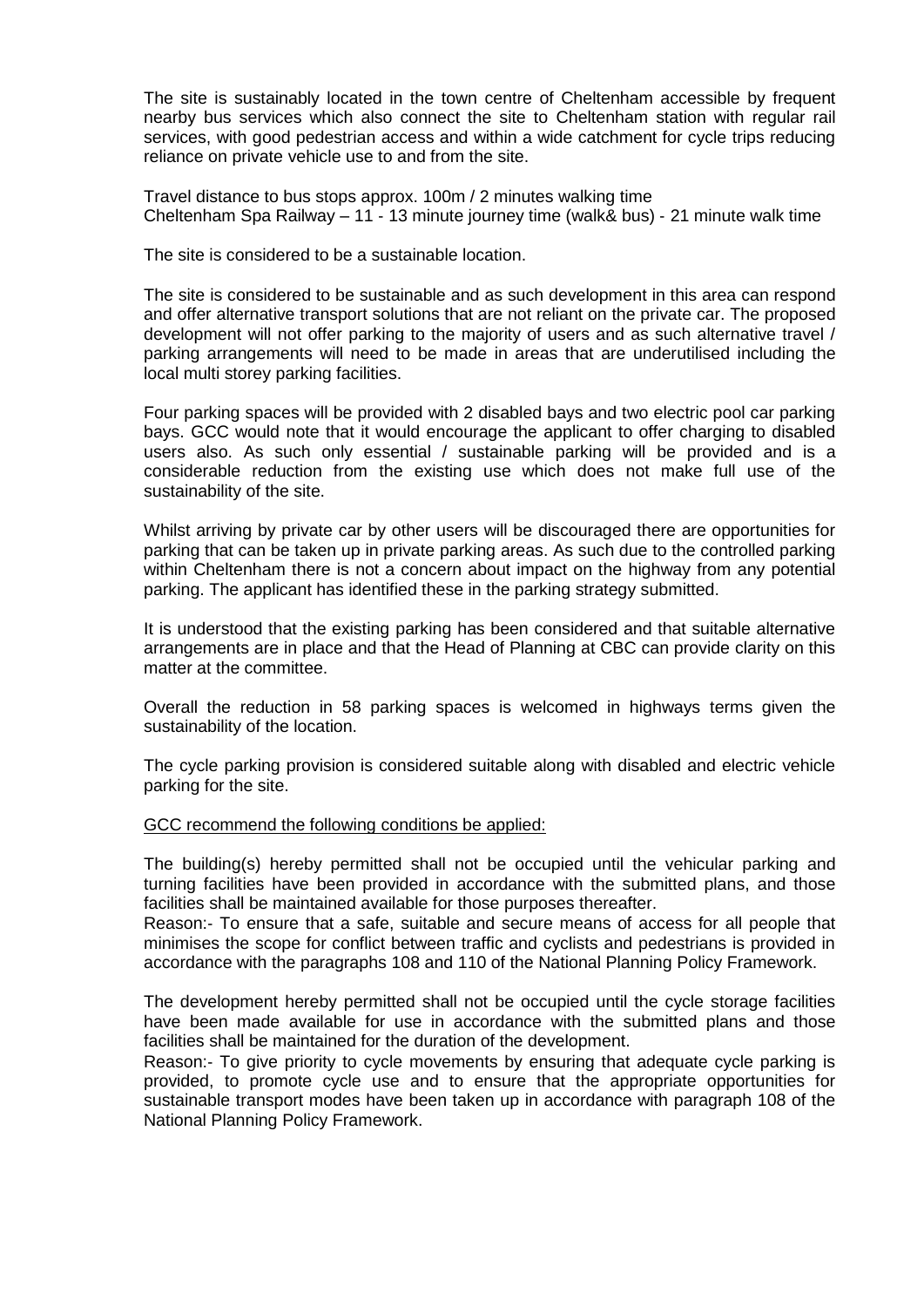NOTE: The development will require construction and delivery access by large vehicles which will be expected to required streetworks approval which should be sought by contacting the County Council at 0800 514 514 or emailing [streetworks@gloucestershire.gov.uk](mailto:streetworks@gloucestershire.gov.uk)

NOTE: The upgrade works to the access on Chester Walk and new access to ########## require alteration to the existing highway network and must be undertaken by the Highway Authority or its appointed agents. An Agreement under Section 278 of the Highways Act 1980 will be required. The Local Highway Area office will need to be contacted prior to commencement of work on the access.

The applicant is also advised that it is an offence under section 161 of the Highway Act 1980 to deposit anything on a highway the consequence of which a user of the highway is injured or endangered. It is strongly recommended that during any form of earthworks and/or excavations that are carried out as part of the development, suitable vehicle wheel washing equipment should be provided and used within the site, to prevent contamination and damage to the adjacent roads.

## Statement of due regard

Consideration has been given as to whether any inequality and community impact will be created by the transport and highway impacts of the proposed development. It is considered that no equality is caused to those people who had previously utilised those sections of the existing transport network that are likely to be impacted on by the proposed development.

It is considered that the following protected groups will not be affected by the transport impacts of the proposed development: age, disability, gender reassignment, marriage and civil partnership, pregnancy and maternity, race, religion or belief, sex, sexual orientation, other groups (such as long term unemployed), social‐economically deprived groups, community cohesion, and human rights.

# **5. PUBLICITY AND REPRESENTATIONS**

- 5.1 Letters of notification were sent to 72 neighbouring properties. In addition, site notices were posted in proximity to the site, and an advert published in the Gloucestershire Echo. 16 representations have been received in response to the publicity; 8 in support of the proposal, 7 in objection, and 1 general comment. The comments have been circulated in full to Members in full but, in brief, some of the concerns raised by the objectors relate to:
	- the location of the development the site does not have any street frontage and would be better sited elsewhere;
	- $\bullet$  the impact on the Minster the design is out of keeping and will be an eyesore;
	- the loss of existing parking spaces and inadequate parking for the proposed development;
	- the impact on the Children's library and its users.

# **6. OFFICER COMMENTS**

## 6.1 Determining Issues

6.1.1 The key planning issues when determining this application are the principle of development; massing and design; impact on the historic environment; amenity; and parking and highway safety. Members will need to balance all of the planning issues and relevant planning policies when making their decision.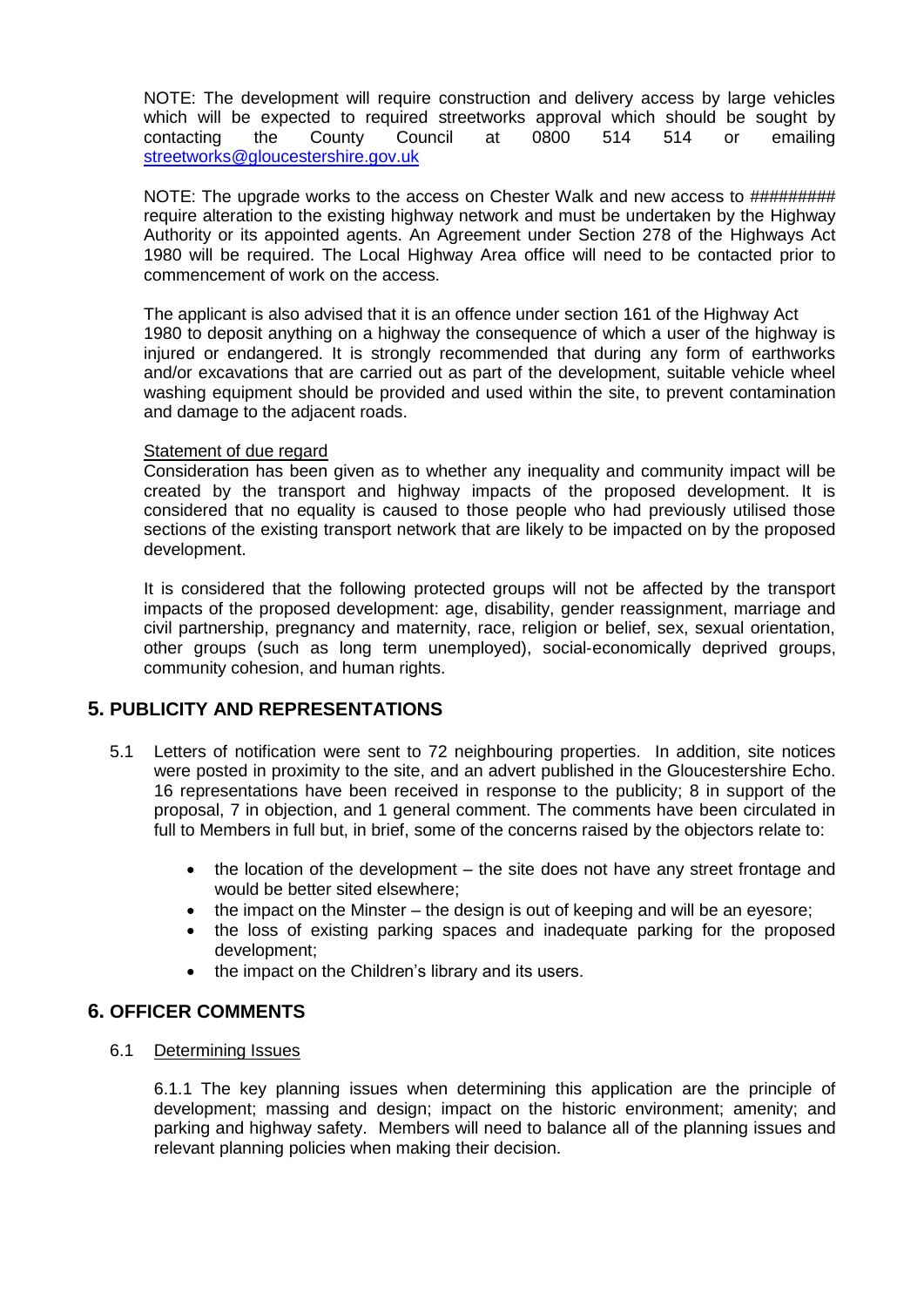## 6.2 Policy background / principle

6.2.1 Section 38(6) of the Planning and Compulsory Purchase Act 2004 states that applications for planning permission must be determined in accordance with the development plan unless material considerations indicate otherwise. This is reiterated in paragraph 47 of the National Planning Policy Framework (NPPF) which also highlights that decisions on applications should be made as quickly as possible.

6.2.2 Paragraph 11 of the NPPF sets out a *"presumption in favour of sustainable development"* which in decision making means:

- *approving development proposals that accord with an up-to-date development plan without delay; or*
- *where there are no relevant development plan policies, or the policies which are most important for determining the application are out-of-date, granting permission unless:*
	- *the application of policies in the Framework that protect areas or assets of particular importance provides a clear reason for refusing the development proposed; or*
	- *any adverse impacts of doing so would significantly and demonstrably outweigh the benefits, when assessed against the policies in the Framework taken as a whole.*

6.2.3 The development plan comprises saved policies of the Cheltenham Borough Local Plan Second Review 2006 (LP) wherein those policies are consistent with the NPPF; and adopted policies of the Gloucester, Cheltenham and Tewkesbury Joint Core Strategy 2011-2031 (JCS).

6.2.4 Material considerations include the National Planning Policy Framework (NPPF), Planning Practice Guidance (PPG), and the emerging Cheltenham Plan (eCP) which was submitted to the Secretary of State for examination in October 2018.

6.2.5 Adopted JCS policy SD1 advises that the development of new employment land, *"where it would encourage and support the development of small and medium sized enterprises"*, will be supported within the Principal Urban Area of Cheltenham, subject to all other policies of the plan. Paragraph 4.1.14 of the JCS states that the aim of the policy is *"to support employment development and economic prosperity by taking an economic*led, urban-focused development approach, with the primary aim of attracting investment *and development to the main urban areas".* Paragraph 4.2.19 goes on to state that *"Providing start-up space…is also vital to stimulate innovation and entrepreneurship… developments are especially encouraged which provide a range of types and sizes of units including start-up and flexible workspaces".*

6.2.6 Additionally, paragraph 80 of the NPPF (2019) states that planning decisions should place significant weight *"on the need to support economic growth and productivity, taking into account both local business needs and wider opportunities for development".*

6.2.7 The principle of developing this site for employment purposes must therefore be acceptable subject to the additional policy considerations below.

### 6.3 Massing and design

6.3.1 JCS policies SD3 and SD4 set out the design requirements for new development proposals. These polices seek to ensure that development proposals are designed and constructed so as to maximise the principles of sustainability, and to ensure that all new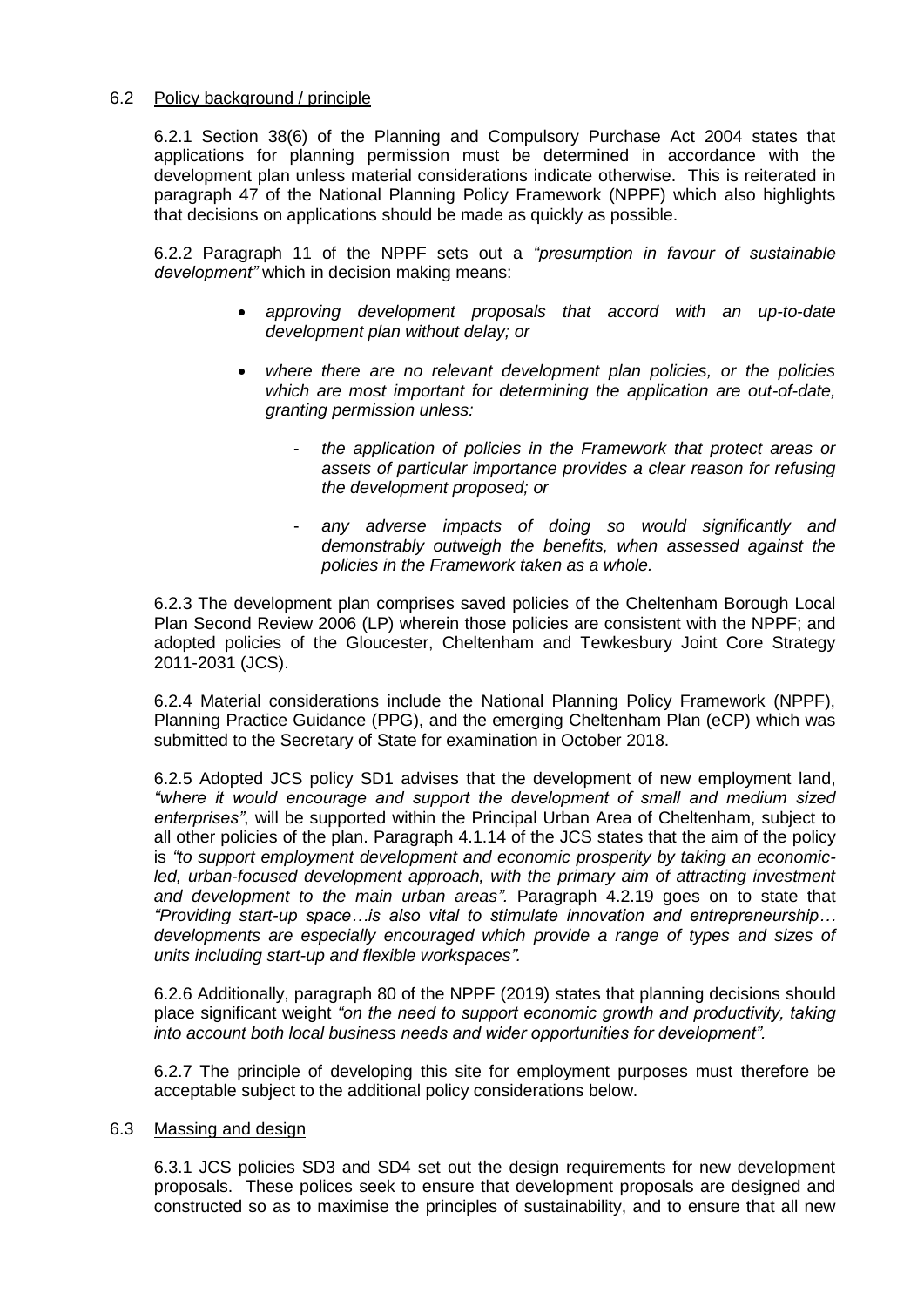development responds positively to, and respects the character of, the site and its surroundings. The policies are consistent with the general design advice set out within Section 12 of the NPPF.

6.3.2 The proposed development is largely two storeys in height, but does step up in height in the northern corner of the site with a modest second floor addition; the massing of the development within its context is considered to be acceptable given the nature of the surrounding built form.

6.3.3 By its very nature, the proposed development will have an industrial aesthetic but it is considered that it will represent an interesting and contemporary piece of architecture in this sensitive location. A contemporary approach to the detailing of the shipping containers is proposed, with a subtle uniform colour finish to the units fronting the Minster; and more vibrant graphics proposed to the units surrounding the event space. Elsewhere, the entrance lobby and lift core will be clad in glass planks consistent with the industrial aesthetic of the scheme, with powder coated aluminium windows and doors.

6.3.4 The proposed development will be a low energy project with minimal impact on the environment, and the Design and Access Statement (DAS) sets out the sustainability credentials of the development. Photovoltaic panels will be located on the roof structure which will capture energy to be stored in next generation battery technology.

## 6.4 Historic environment

6.4.1 JCS policy SD8 requires both designated and undesignated heritage assets and their settings to be conserved and enhanced as appropriate to their significance, and is consistent with paragraph 192 of the NPPF that advises that in determining planning applications, local planning authorities should take into account:

- *the desirability of sustaining and enhancing the significance of heritage assets and putting them to viable uses consistent with their conservation;*
- *the positive contribution that conservation of heritage assets can make to sustainable communities including their economic vitality; and*
- *the desirability of new development making a positive contribution to local character and distinctiveness.*

6.4.2 Additionally, Section 66(1) of the Planning (Listed Buildings and Conservation Areas) Act 1990 requires the Local Planning Authority (LPA), in considering whether to grant planning permission for development which affects a listed building or its setting, to have special regard to the desirability of preserving the building or its setting; in this case, it is the setting of adjacent listed buildings that must be considered. Section 72(1) of the same Act also requires special attention to be paid to the desirability of preserving or enhancing the character or appearance of a conservation area wherein development is proposed.

6.4.3 As previously noted, there are a number of listed buildings in proximity to the application site, most notably the grade I listed Minster, and the proposed development will undoubtedly impact on the setting of these buildings.

6.4.4 Historic England (HE) when commenting on the original proposals welcomed the principle of the proposed use in this location; did not object to the use of shipping containers; and did not consider the scale of the development to be inappropriate given the heights of surroundings buildings. However, whilst *"Broadly speaking, Historic England supports this proposal"* they did raise a serious concern over the eastern elevation. The concern related to the narrow gap forming the access corridor from the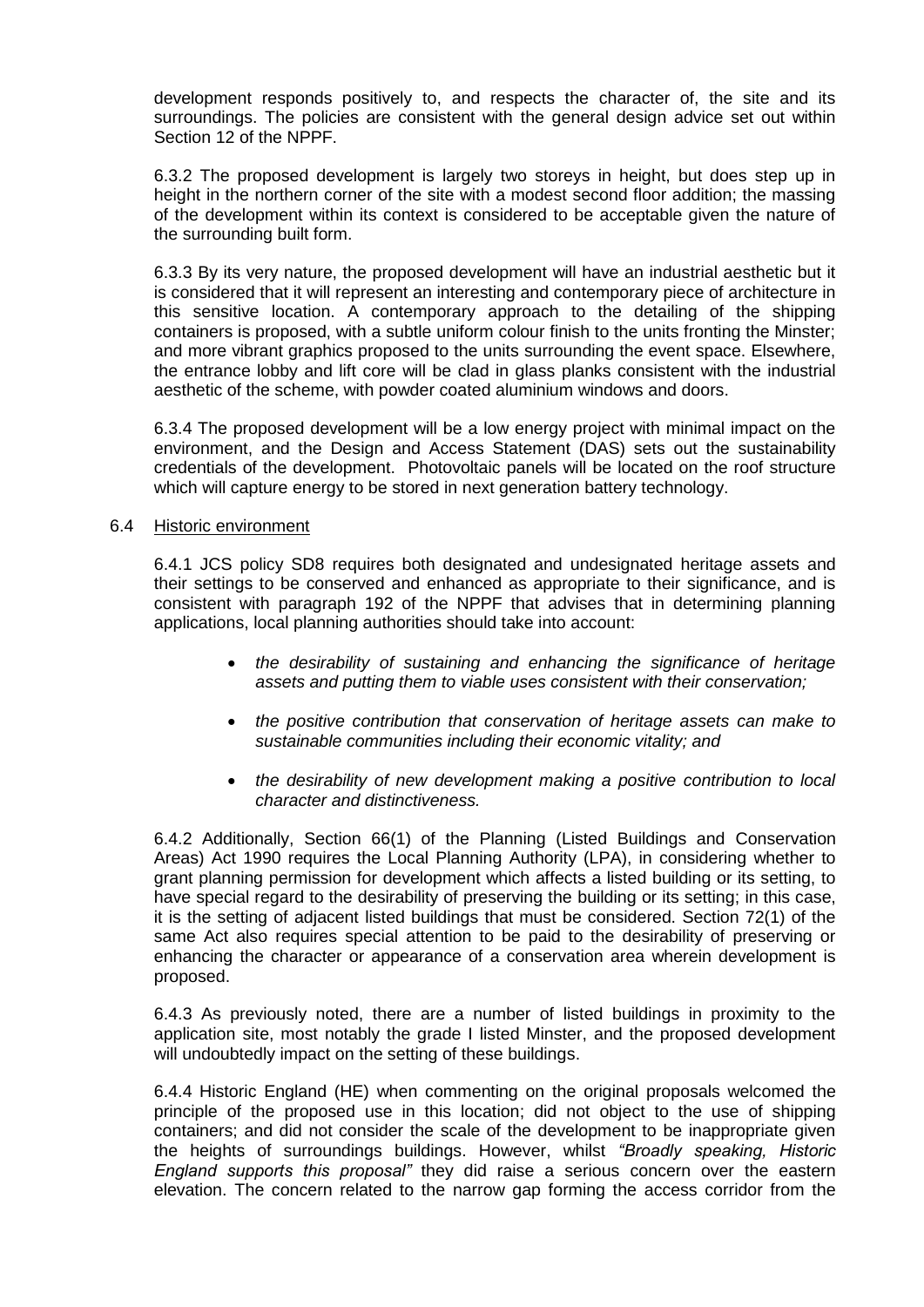Minster side, which was over-sailed by two first-floor containers, and would *"result in a weak and unwelcoming connection which does not take full advantage of the potential relationship between the two sites; this elevation strikes us as a barrier as opposed to positive permeability"*. HE therefore questioned *"whether a more generous gap (perhaps twice the width with the first-floor 'bridge' set well back and without the continuous length of containers…would help to achieve this".*

6.4.5 Revisions have therefore been negotiated, in conjunction with the Council's Conservation Officer, to improve this elevation and provide better connectively to the Minster grounds. Namely, the width of the entrance at ground floor has been increased from 2.5m to 3m, and the width of the gap at first floor has been increased from 5.5m to 6m; additionally, the first floor in this location has been set back approximately 9m and is now fully glazed. Officers consider that the revisions sufficiently overcome the concern raised by HE.

6.4.6 Overall it is considered that the proposed development has the potential to make a positive contribution to the setting of the Minster, and the wider conservation area in which it is located.

6.4.7 From an archaeological perspective, paragraph 189 of the NPPF advises that where a development site has the potential to include heritage assets with archaeological interest, developers should be required to submit an appropriate desk-based assessment and, where necessary, a field evaluation.

6.4.8 In this respect, the County Archaeologist has noted that the application is supported by a report on an archaeological field evaluation which was undertaken within the application site in 2005; this report indicated that any significant archaeology is likely to be preserved at depths of c. 0.95m - 1.12m below ground level.

6.4.9 As such, whilst acknowledging that this site is archaeologically sensitive, and that ground works required for development in this locality could have an adverse impact on archaeological remains, the County Archaeologist considers that, since this development will be undertaken using re-used shipping containers, it is unlikely that the development will intrude to the depths at which archaeological remains are potentially present. Therefore no further archaeological investigation or recording is required in connection with this planning application.

## 6.5 Amenity

6.5.1 Saved LP policy CP4 and adopted JCS policy SD14 seek to ensure that new development does not result in unacceptable harm to the amenity of adjoining land users and the locality. In addition, one of the core planning principles set out within paragraph 17 of the NPPF is to *"always seek to secure high quality design and a good standard of amenity for all existing and future occupants of land and buildings".*

6.5.2 The proposed development has been reviewed by the Council's Environmental Health Team (EH) who recommend approval subject to a number of conditions.

6.5.3 With respect to noise, EH highlight that the 'event space' within the development has the potential to cause noise disturbance to existing residential, or other noise sensitive, properties, in particular residential properties directly west of the site on St George's Place. As such, a full Operational Management Plan will need to be secured by condition; the plan shall include a full noise assessment and sound insulation measures for the proposed development, and an assessment of the effect of the event space on the residential properties directly west of the site on St George's Place. Additionally, technical details of the flues, ducting, extract system, filters etc. and their continuing operation will be secured by condition.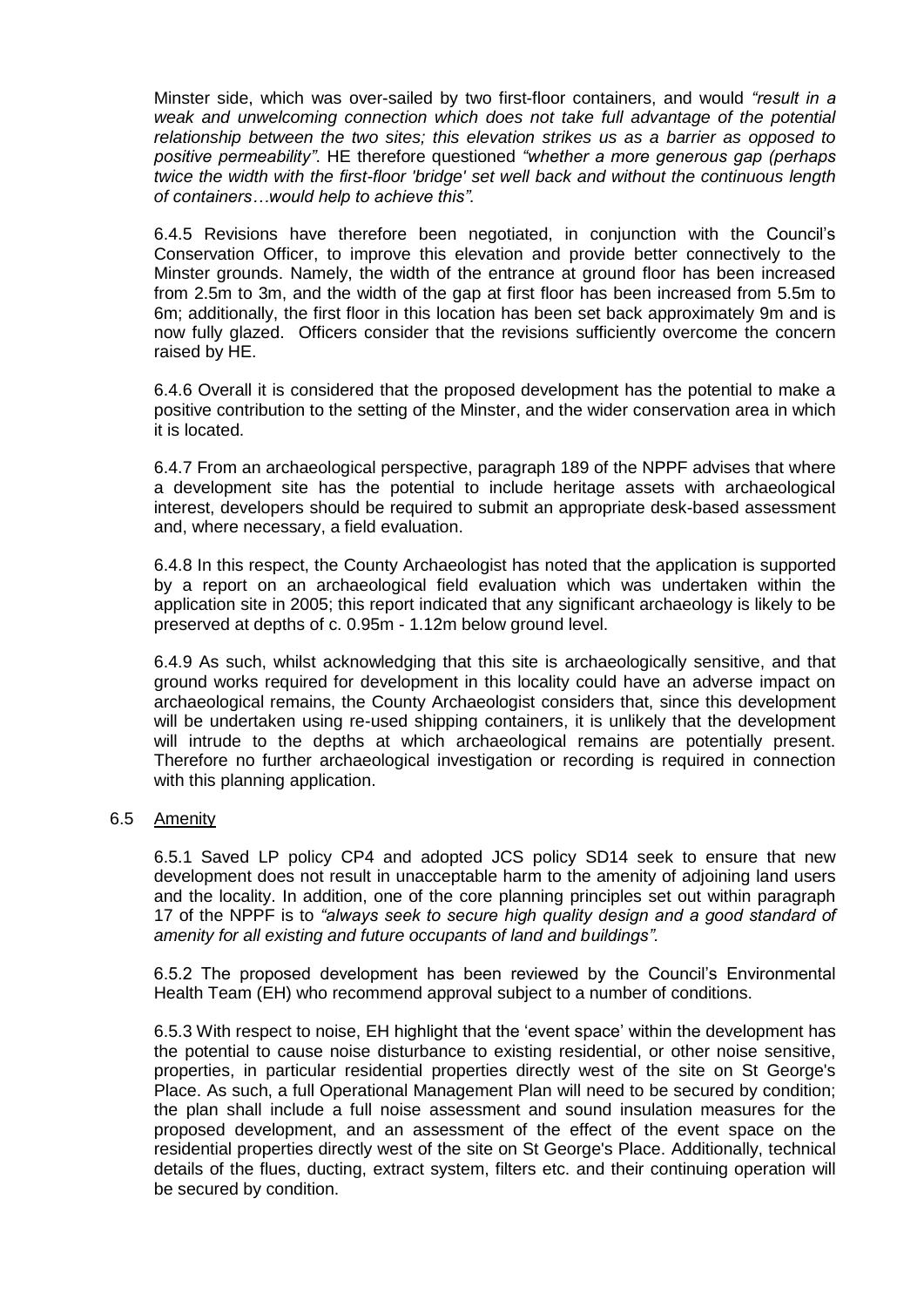6.5.4 Future lighting proposals also have the potential to negatively impact on the amenity of neighbouring residential properties and a further condition is therefore suggested by EH that requires the submission of a detailed lighting scheme.

6.5.5 Whilst it is acknowledged that outlook from neighbouring residential properties will undoubtedly be altered by the development, officers are satisfied that the proposed massing of the development will not result in any overbearing effect, nor significant loss of privacy or outlook.

## 6.6 Parking and highway safety

6.6.1 Adopted JCS policy INF1 advises that planning permission will be granted only where the impacts of the development are not severe. The policy also seeks to ensure that all new development proposals provide safe and efficient access to the highway network; and provide connections to existing walking, cycling and passenger transport networks, where appropriate. The policy reflects the advice set out within Section 9 of the NPPF.

6.6.2 The development proposals have been reviewed by the GCC Highways Development Management Team (HDM) who raise no Highway objection subject to conditions.

6.6.3 The site is sustainably located within the town centre with excellent links to public transport services. There are frequent nearby bus services, which serve Cheltenham Spa station with regular rail services, with good pedestrian access, and links to the cycle network. The nearest bus stops are 100m away.

6.6.4 Given the highly sustainable nature of the site, HDM consider that development in this area can offer alternative transport solutions that are not reliant on the private motor vehicle. As such, whilst the proposed development will not offer car parking to the majority of users, there are a number of nearby town centre car parks which are underutilised; the applicant has identified these in the submitted parking strategy. Additionally, due to the controlled parking within Cheltenham, HDM do not raise concerns in terms of highway safety.

6.6.5 Of the four car parking spaces that will be provided on site, two are disabled bays and two are electric pool car parking bays. HDM suggest the applicant also offer charging facilities to disabled users, and this could reasonably be secured by condition.

6.6.6 Suitable alternative parking arrangements for the current users of the site have been negotiated.

6.6.7 The level of cycle parking provision proposed is considered appropriate for the development.

6.6.8 Given the constrained nature of, and limited access to, the site it is considered necessary to impose a condition requiring the submission of a detailed Construction Method Statement prior to the commencement of development, to ensure that the construction phase does not cause harm to neighbouring residential users or highway users.